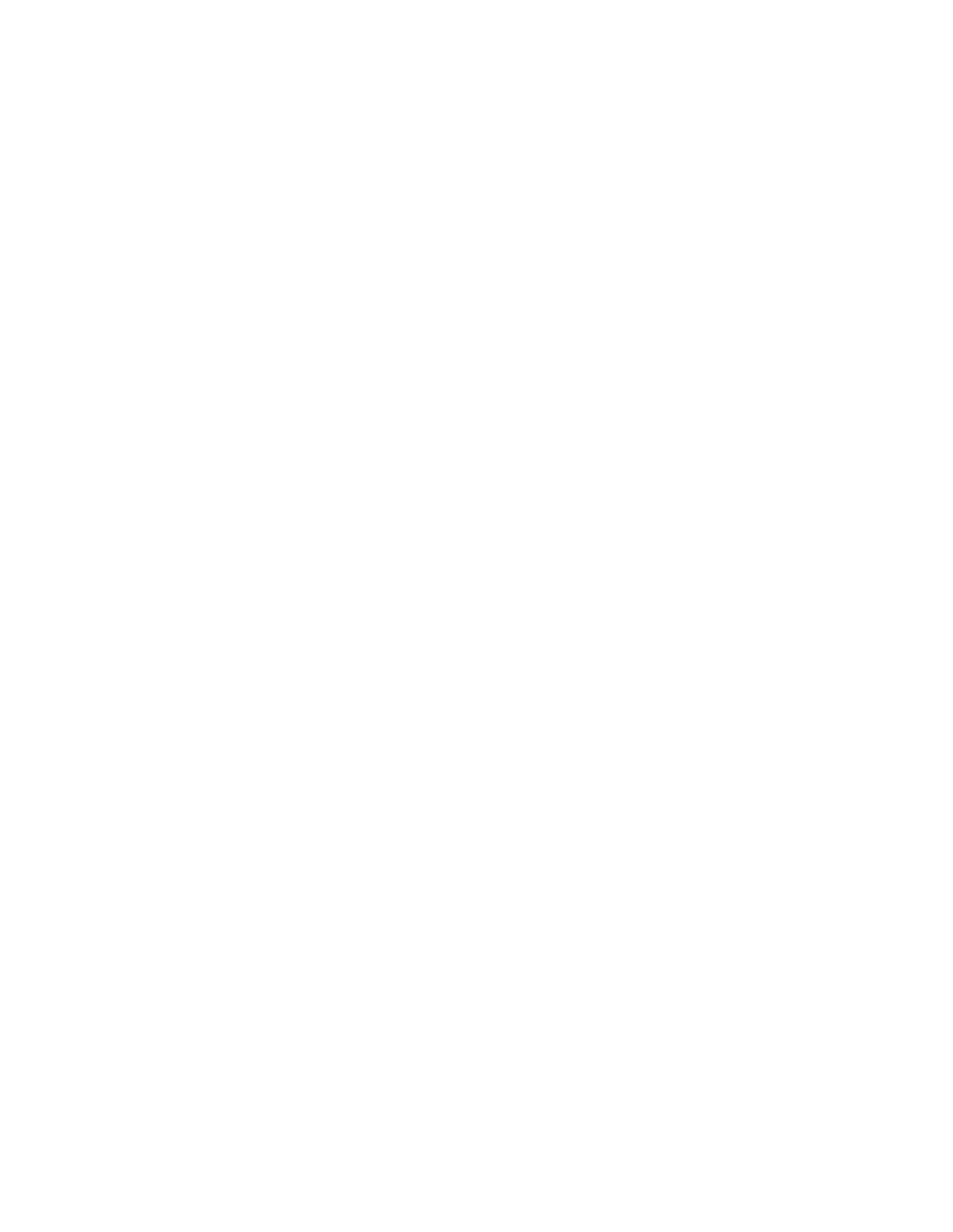| <b>Days Before</b><br><b>Surgery</b> |
|--------------------------------------|
| 14 days                              |
| 7 Days Before                        |
| 5 Days Before                        |
| Night Before<br>Surgery              |
|                                      |
| ence)<br>e, durable medical          |
| $\overline{p \, RN}$                 |
| d charging cable                     |
|                                      |
|                                      |
| You Heavour Daily Des                |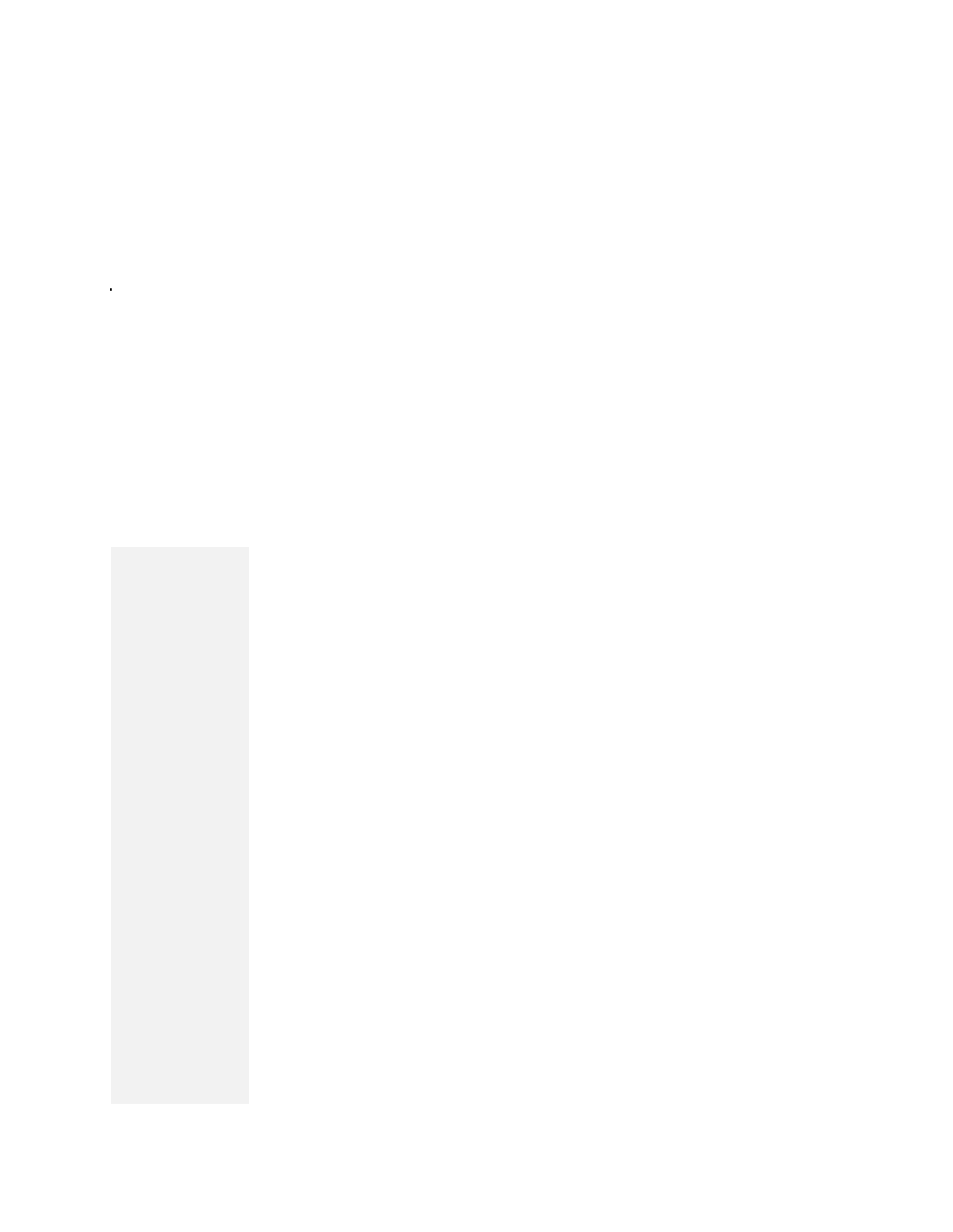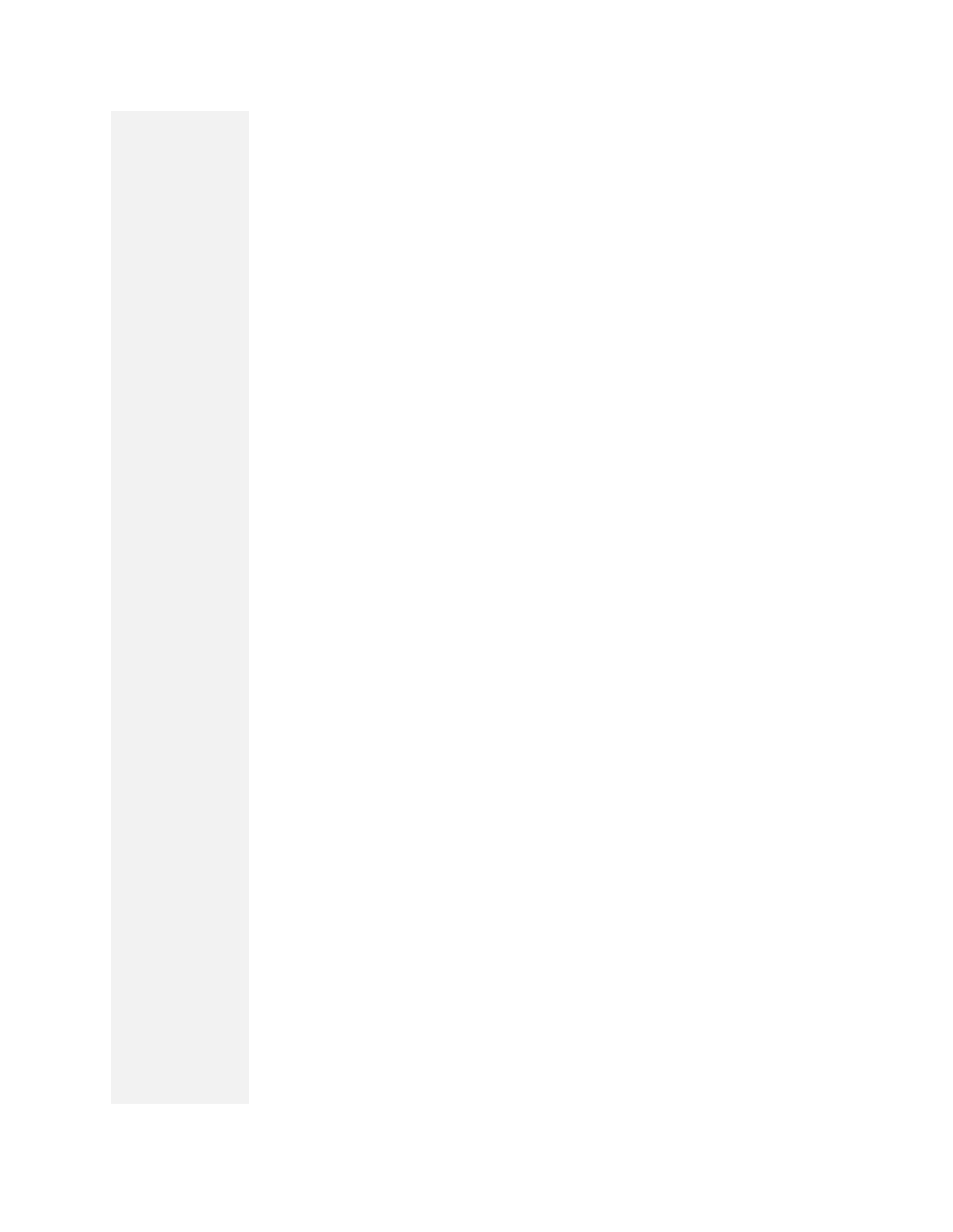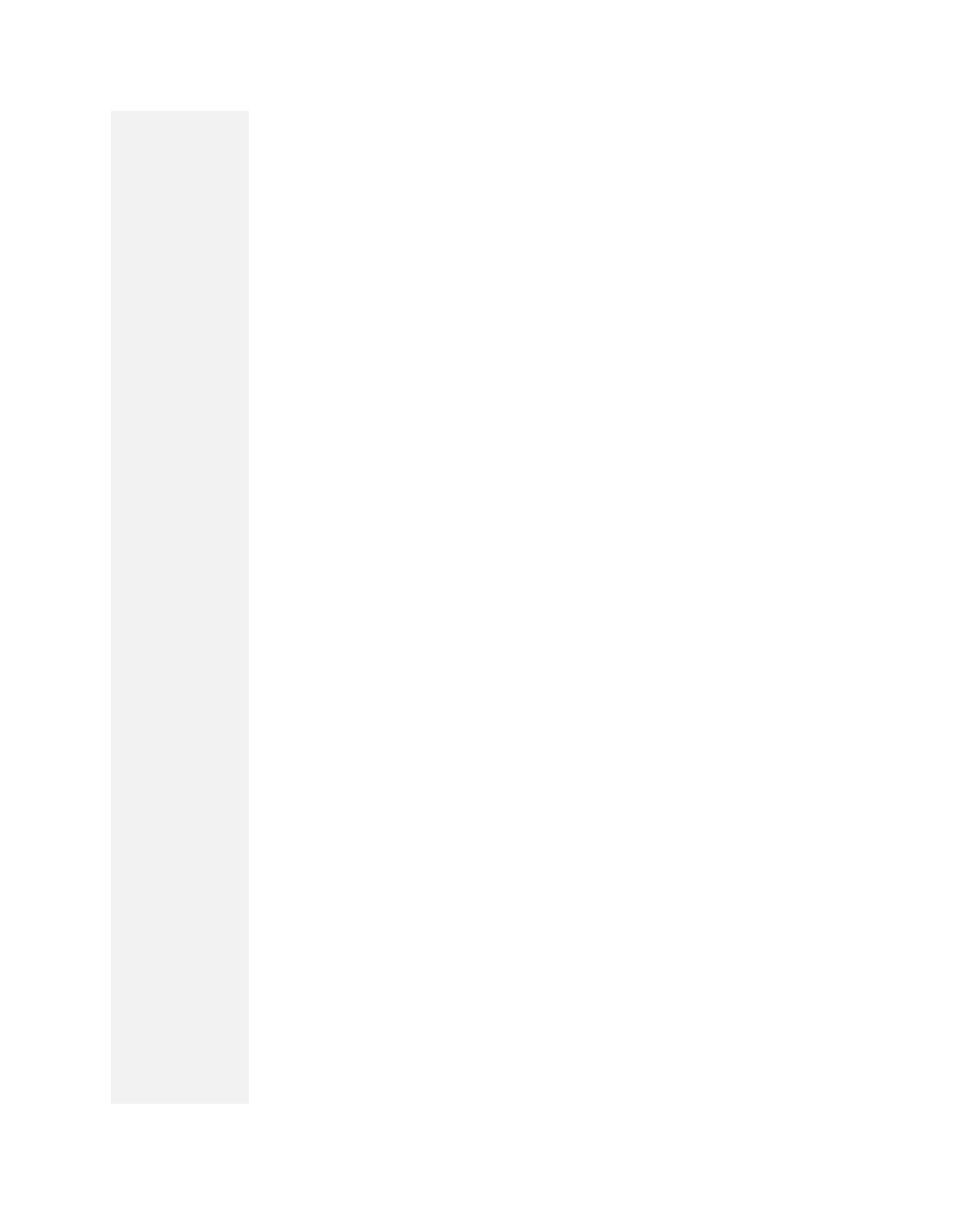